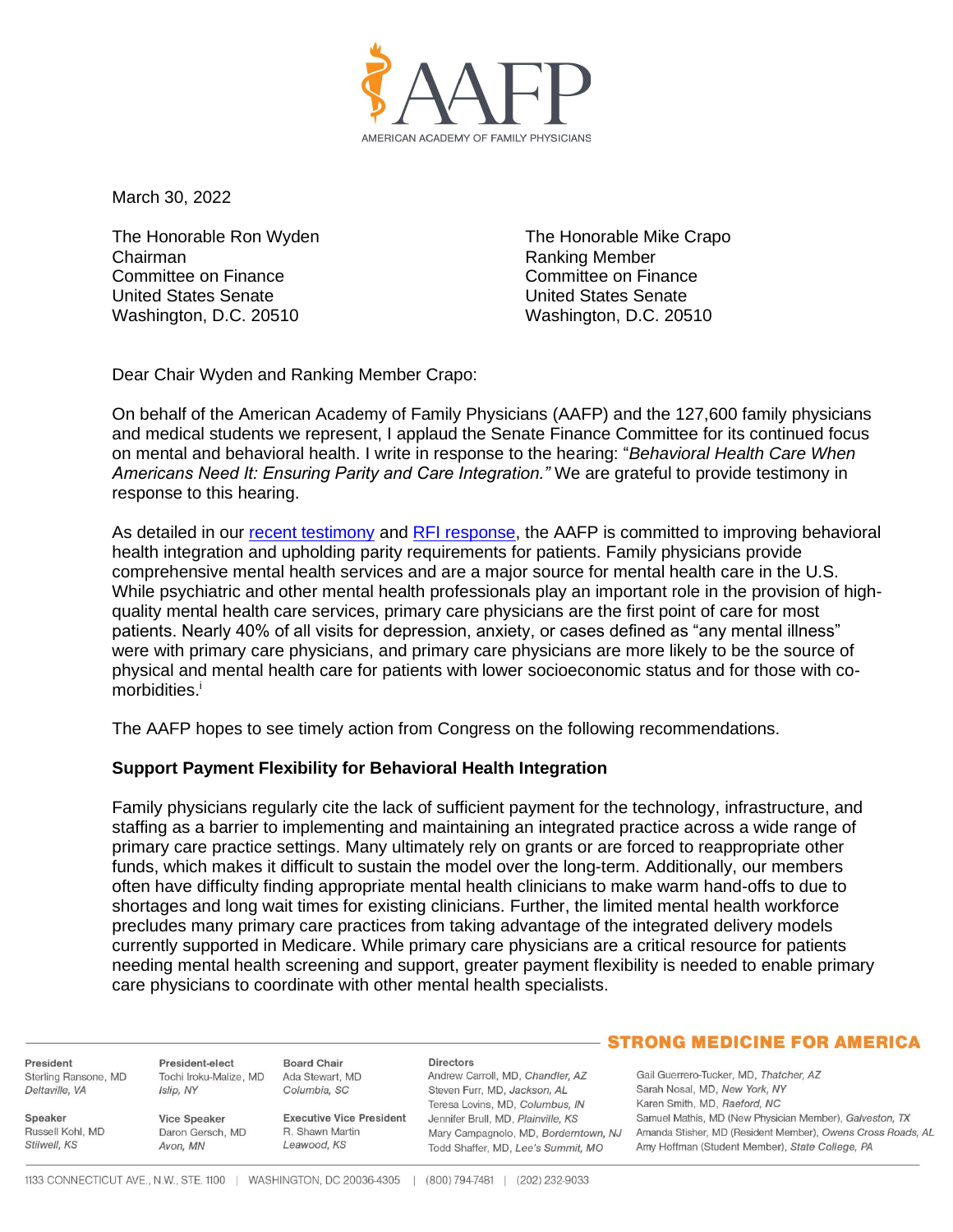Value-based payment arrangements that incorporate prospective payments or a capitation, allow physicians the flexibility to innovate their practice to meet their patients' behavioral health needs. Alternative Payment Models (APMs) designed to support behavioral health integration should also be risk-adjusted promote quality care. APMs must also promote care provided within or in close coordination with a patient's medical home to avoid care fragmentation, such as from third-party telehealth providers. Not only is this payment infrastructure beneficial to practices intent on delivering holistic, person-centered care, it is essential to ensuring access to high quality, continuous primary care and behavioral health care for patients. When primary care practices are supported by a predictable, prospective revenue stream that is risk adjusted for the full range of care needs presented by their patients, primary care practices thrive, and patients have better outcomes.

Currently, existing collaborative care codes are primarily paid on a fee-for-service (FFS) basis, and many APMs for primary care have generally not included collaborative care codes in their calculations for care management fees or other prospective payments, which has limited use of the codes. **To correct this, APMs need to be designed to provide sufficient resources to primary care practices for the integration of behavioral health.**

The AAFP has [applauded](https://www.aafp.org/dam/AAFP/documents/advocacy/payment/medicare/feesched/LT-CMS-MPFS2017-081916.pdf) the inclusion of collaborative care management CPT codes (99492, 99493, 99494, HCPCS G2214) for family physicians and appreciates this necessary step to ensuring primary care physicians have payment options available when patients present with mental health concerns. Additionally, the AAFP recently [endorsed](https://www.aafp.org/dam/AAFP/documents/advocacy/delivery/medhome/LT-Congress-CoCMAct-091021.pdf) the Collaborate in an Orderly and Cohesive Manner (COCM) Act to expand the availability of the Collaborative Care model (CoCM). However, the AAFP remains concerned that current payment mechanisms limit adoption of this and other behavioral health integration models. Uptake of collaborative care management codes has remained low since their introduction, likely due to the complexity of the billing and coding requirements, relatively low payment levels, a shortage of necessary behavioral health practitioners, and the need for improved training for staff and physicians alike.

The Primary Care Behavioral Health (PCBH) model has also shown to be an effective delivery model.<sup>ii, iii</sup> It allows primary care physicians to provide treatment aligned with their training, like screening and prescribing, while coordinating with other behavioral health clinicians for treatment like cognitive behavioral therapy. **The AAFP urges Congress to support and expand CoCM, PCBH, and other models that will meet practices where they are and provide flexible payment to meet the needs of their community.**

As mentioned, primary care physicians need flexibility for their practices to meet the unique behavioral health needs of their patients and coordinate with other behavioral health clinicians. While the AAFP strongly supports movement toward value-based care, the reality is that most physicians are still paid FFS. Therefore, to advance the integration of behavioral health and primary care, it is also necessary to improve FFS payment.

Family physicians report that the payment provided by existing general behavioral health integration (BHI) and collaborative care codes alone is insufficient to sustain an integrated practice. **The AAFP urges Congress to pass legislation establishing a Medicare add-on code to increase payment for primary care physicians that have the capacity to provide integrated behavioral health services.** This will ensure primary care physicians, especially those in small and solo practices, receive appropriate payment to enable them to provide fully integrated primary and behavioral health care to their often complex patients. The add-on code would be applied to evaluation and management (E/M) visits when the physician or practice has the ability to provide integrated behavioral health care, regardless of whether the patient seen is diagnosed with a mental health condition or received specific mental health care. To use the proposed add-on code, clinicians would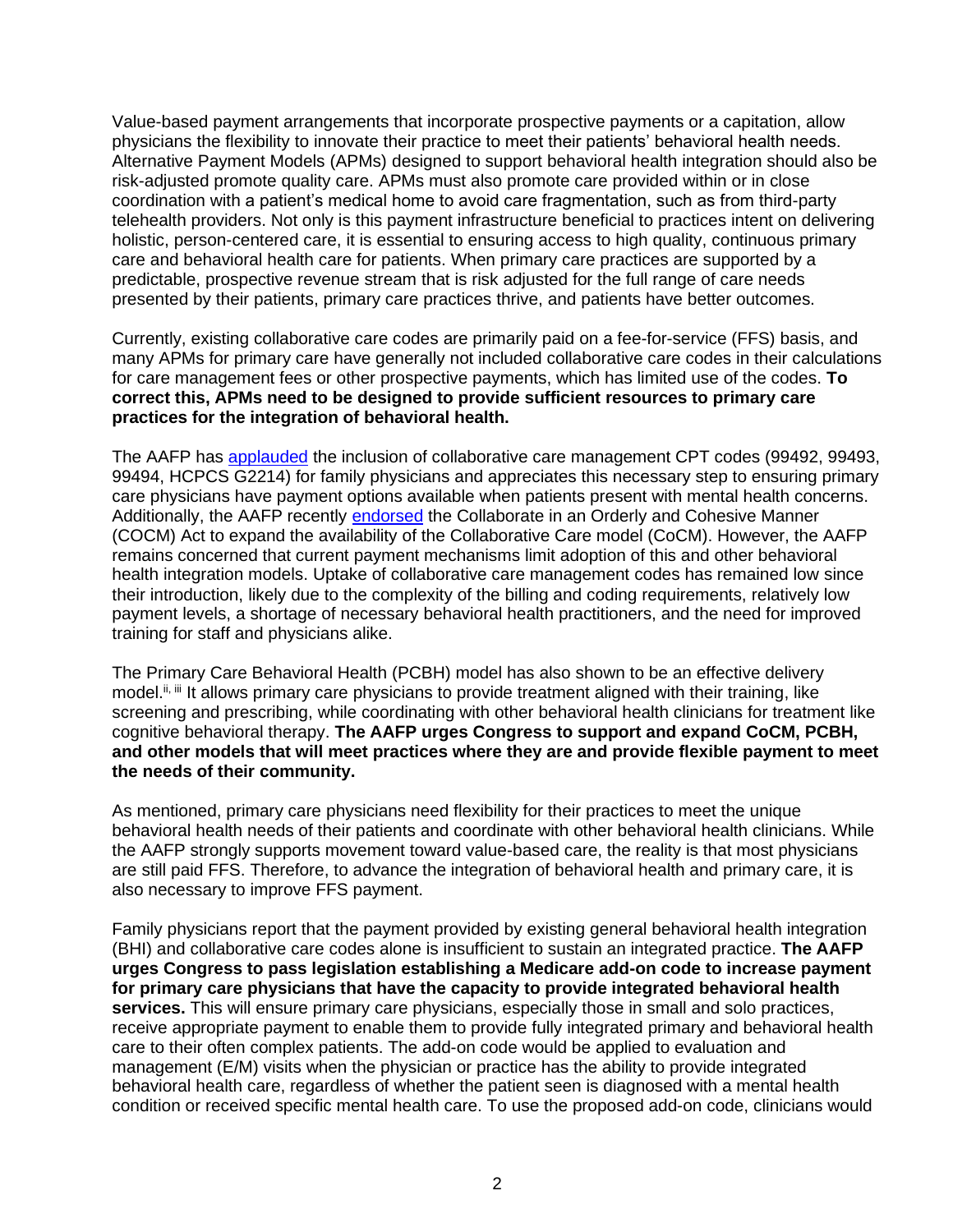attest to having implemented a set of evidence-based integrated care practices. Physicians would still bill the existing BHI and COCM codes when they provide specific behavioral health services, as this add-on code is designed to sustain the infrastructure components that are not completely paid by the BHI and E/M codes. Payment for the add-on code should be exempt from the budget neutrality requirements of the fee schedule.

The general behavioral health integration care management code (general BHI code) (CPT code 99484) has become increasingly popular over traditional CoCM codes. Medicare claims data indicates the general BHI code is used nearly 10 times more than CoCM codes.<sup>1</sup> One primary difference is that the general BHI code covers a wider array of action and does not require consultation with a specified type of behavioral health clinician, while CoCM requires a psychiatric consult. It is possible that primary care physicians have greater access to and need for other behavioral health provider types and are therefore more likely to bill for general BHI instead of CoCM. Over-burdened primary care physician may struggle to find time to reach the 60- or 70-minute threshold. **The general BHI code should be appropriately valued to reflect the important role it plays in ensuring practices can provide behavioral health services beyond the primary care physician.**

Additionally, most states allow federally qualified health centers (FQHCs) to bill for physical and mental health visits that occur on the same day. However, some states and localities do not allow this, which means a warm hand-off is nearly impossible. Lack of guidance has resulted in some FQHC clinicians being unable to appropriately reimbursed from providing integrated services. Clinicians need further clarification on same-day billing and FQHC payment methodology should not undermine the ability of safety-net clinicians to provide integrated behavioral health care.

By making the aforementioned adjustments to Medicare payment, primary care practices reliant on FFS will have more opportunity to meet the needs of their patients and maintain an integrated practice.

## **Bolster Medicaid Programs to Improve Access to Care**

Medicaid is a critical component of the response to the unmet needs of low-income adults and child impacted by the mental health crisis. Medicaid provides health insurance to 1 in 5 Americans and covers some of our most vulnerable populations. This includes low-income children, pregnant women, and families, children with special health care needs, non-elderly adults with disabilities, and other adults. Specifically, in July 2021 nearly 40 million children were enrolled in Medicaid and CHIP.iv

## **The AAFP strongly recommends Congress pass legislation to establish a Medicaid**

**demonstration program** providing infrastructure, technical assistance, and sustainable financing for expanding access to integrated mental health care for children in primary care, schools, or other critical settings, including through telehealth. Such program should be designed to ensure long-term and sustainable access to integrated mental health care for children, with a special focus on improving access for traditionally marginalized populations. Integrating behavioral health in primary care requires significant upfront investment, which can be a barrier to implementation for physician practices. This demonstration program would provide practices with the support they need to integrate behavioral health into their practices, ultimately improving access to care for beneficiaries.

<sup>1</sup> Medicare claims data, 2020: 99492 (Initial psychiatric collaborative care management, 70 min) billed 6,958 times; 99493 (Subsequent psychiatric collaborative care management, 60 min) billed 23,187 times; 99494 (Initial or subsequent psychiatric collaborative care management, 30 min) billed 13,820 times; 99484 (Care management services for behavioral health conditions, 20 min) billed 128,255 times;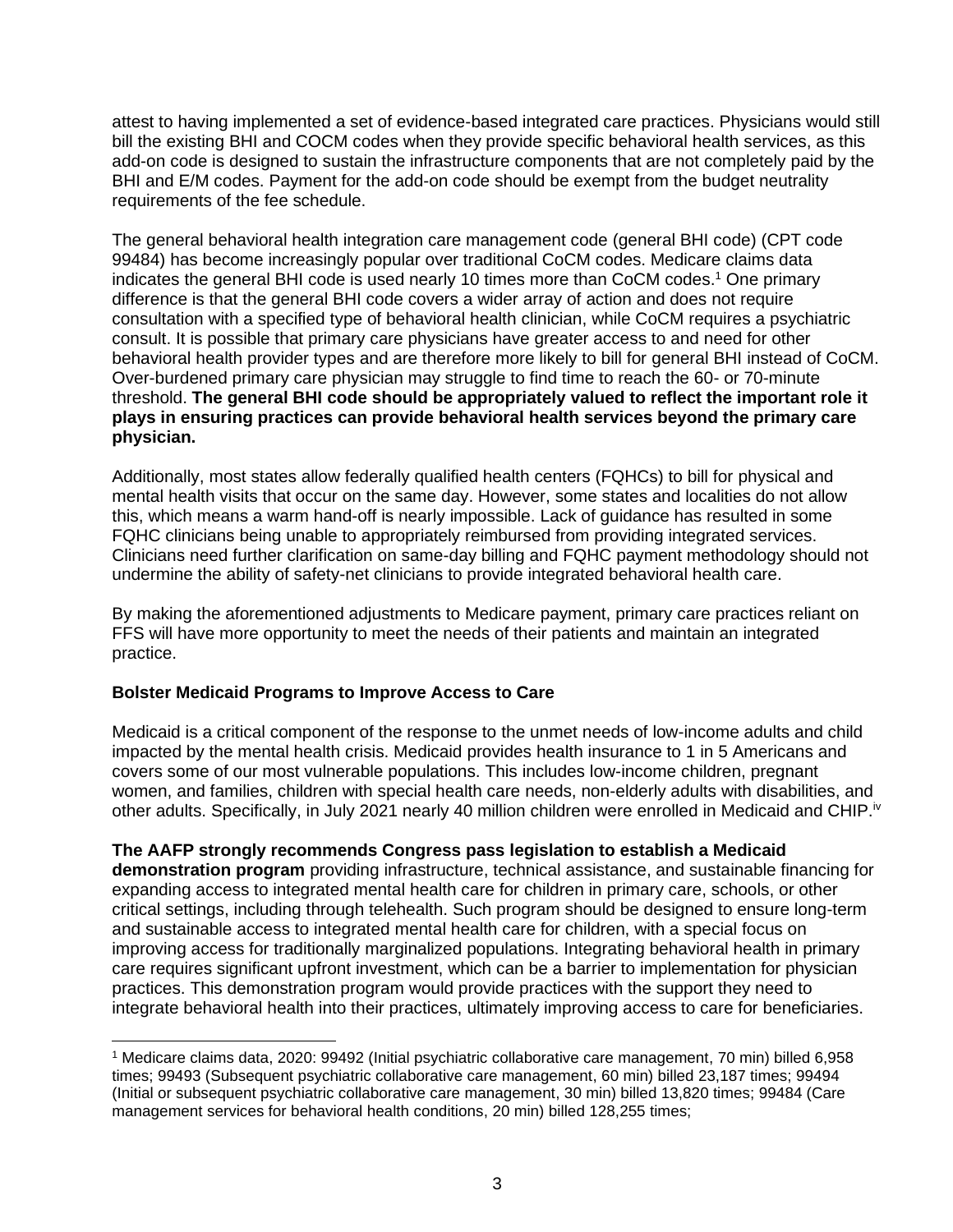Additionally, when Congress raised Medicaid primary care payment rates to Medicare levels in 2013 and 2014, patient access improved. Improving access to primary care through improved payment will in turn improve screening, diagnosis, and treatment of mental health and behavioral health needs for the 40 million children enrolled in Medicaid and CHIP. **The Ensuring Access to Primary Care for Women and Children Act would return Medicaid payments for primary care services to Medicare payment levels for two years and expand the number of clinicians eligible for this increase to ensure that all Medicaid enrollees have access to the primary and preventive care they need.** The legislation also raises Medicaid payment rates to those of Medicare for the duration of any future public health emergency and six months thereafter. During this time of crisis and once things return to normal, it is critical that the Medicaid program be able to respond to take on any qualified new individuals and ensure physicians have the means to serve these new patients.

Existing programs under Medicaid, like the early, periodic, screening, diagnostic, and treatment (EPSDT) benefit, have potential to improve access to early prevention and treatment for children and adolescents presenting with behavioral health concerns. However, state Medicaid programs implement EPSDT and medical necessity determinations differently, especially when contracting with Medicaid managed care plans. This variation has resulted in barriers to accessing mental health services treatment for children in some states. **To this end, the AAFP recommends Congress direct CMS to review EPSDT implementation in states and release an informational bulletin clarifying coverage of EPSDT services to facilitate access to prevention, early intervention, and mental health services.**

## **Ensure Timely Access to Care and Coverage Parity**

The Mental Health Parity and Addiction Equity Act and the Affordable Care Act require parity for the payment of mental health and substance use disorder treatment at the same level as physical health treatments. However, enforcement by the U.S. Department of Labor is limited to investigations and non-monetary actions. **The AAFP supports giving the Department of Labor the authority to issue civil monetary penalties for insurers not offering parity for mental health services**. It is imperative that private health insurance coverage offer adequate and equitable coverage of mental and behavioral health services, and the AAFP has long supported [mental health parity.](https://www.aafp.org/about/policies/all/mental-health-care-parity.html)

Access to mental and behavioral health care services is often impeded by burdensome regulations like prior authorization or step therapy. These barriers exist in primary care as well, but more stringent requirements for mental and behavioral health services would violate parity laws.

Because of the ACA, health plans are required to cover certain preventative services, and since 2019 IRS guidance expanding that definition, HSA-eligible high deductible health plans (HDHPs) now have the flexibility to cover certain chronic care management services and medications. Specifically, the HDHPs can cover medication for depression, but the screening and additional office visits are not considered by the IRS as preventative services, meaning they are still subject to the deductible. Cost barriers like those associated with screenings and counseling discourages patients, especially those of lower socioeconomic status, from seeking necessary care. **This is problematic for many primary care services as well, which is why the AAFP has endorsed the Primary and Virtual Care Affordability Act (H.R. 5541) to waive cost sharing for necessary primary care services, which can include screening for and addressing mental health needs.** The AAFP supports the legislative proposal in President Biden's FY23 to require commercial insurers to cover three behavioral health and primary care visits without cost-sharing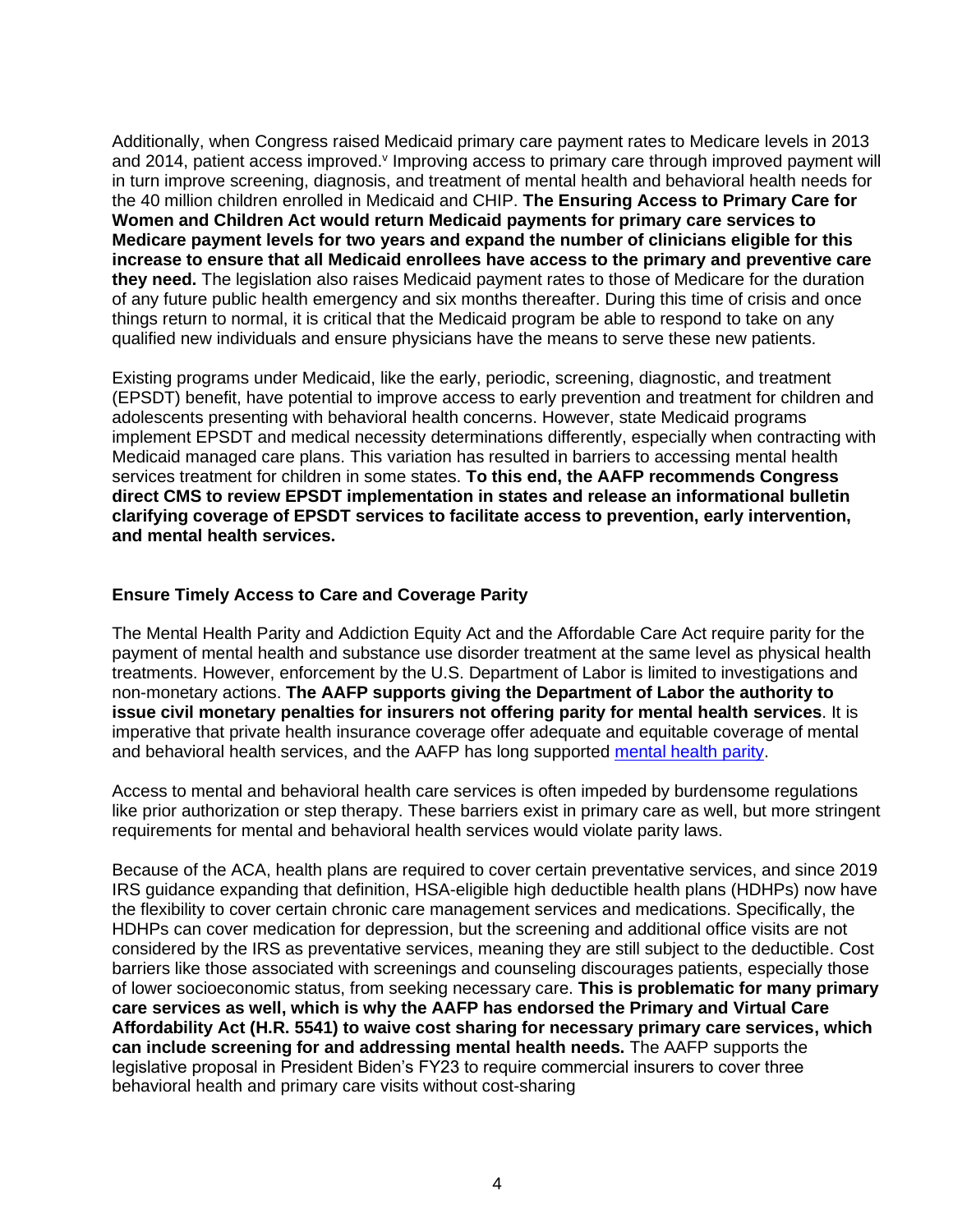Prior authorization requires approval from a health plan before the delivery of a procedure, device, supply, or medication for insurance to cover the cost. According to a 2020 survey conducted by the American Medical Association (AMA), 85 percent of physicians report that the burden associated with prior authorization is "high" or "extremely high" and 30 percent of physicians report that prior authorization has led to a serious adverse event for a patient in their care. The AMA survey reports that physicians and their staff spend almost two business days each week completing an average of 40 prior authorizations per physician, per week. Studies show providers suffer costs of \$11 per manual prior authorization and \$4 per electronic prior authorization, which amounted to a total of \$528 million in prior authorization costs for providers in 2019.<sup>vi</sup> Further, prior authorization interactions with insurers cost practices \$82,975 per physician annually.<sup>vii</sup> The AAFP urges Congress to pass **the Improving Seniors' Timely Access to Care Act (H.R. 3173/S. 3018) and permanently reduce the volume of prior authorization requirements across Medicare and Medicaid payers**.

Step therapy is an insurance protocol that requires patients to try one or more insurer-preferred medications prior to a physician recommendation. This practice is also known as "fail first" and can take weeks or months. Once a patient finds a medication that does work for them, they may have to repeat the step therapy process if they switch insurance plans. When implemented improperly, step therapy can result in patients not being able to access the treatments they need in a timely manner. Physicians can request exceptions to step therapy requirements, but insurers may not respond promptly to such requests, resulting in a further delay of treatment. **The AAFP urges Congress to pass the Safe Step Act (S. 464 / H.R. 2163) to implement transparency guidelines to prevent inappropriate use of step therapy in employer-sponsored health plans and create a clear process for patients and physicians to seek reasonable exceptions to step therapy**.

Thank you for your consideration of our recommendations. The AAFP looks forward to working with the committee to develop and implement policies to ensure that patients and their families have equitable and timely access to the comprehensive, high-quality care—including behavioral health support services—that they need. Should you have any questions, please contact Erica Cischke, Director of Legislative and Regulatory Affairs at [ecischke@aafp.org.](mailto:ecischke@aafp.org)

Sincerely,

Gda D. Stewart, res

Ada D. Stewart, MD, FAAFP Board Chair, American Academy of Family Physicians